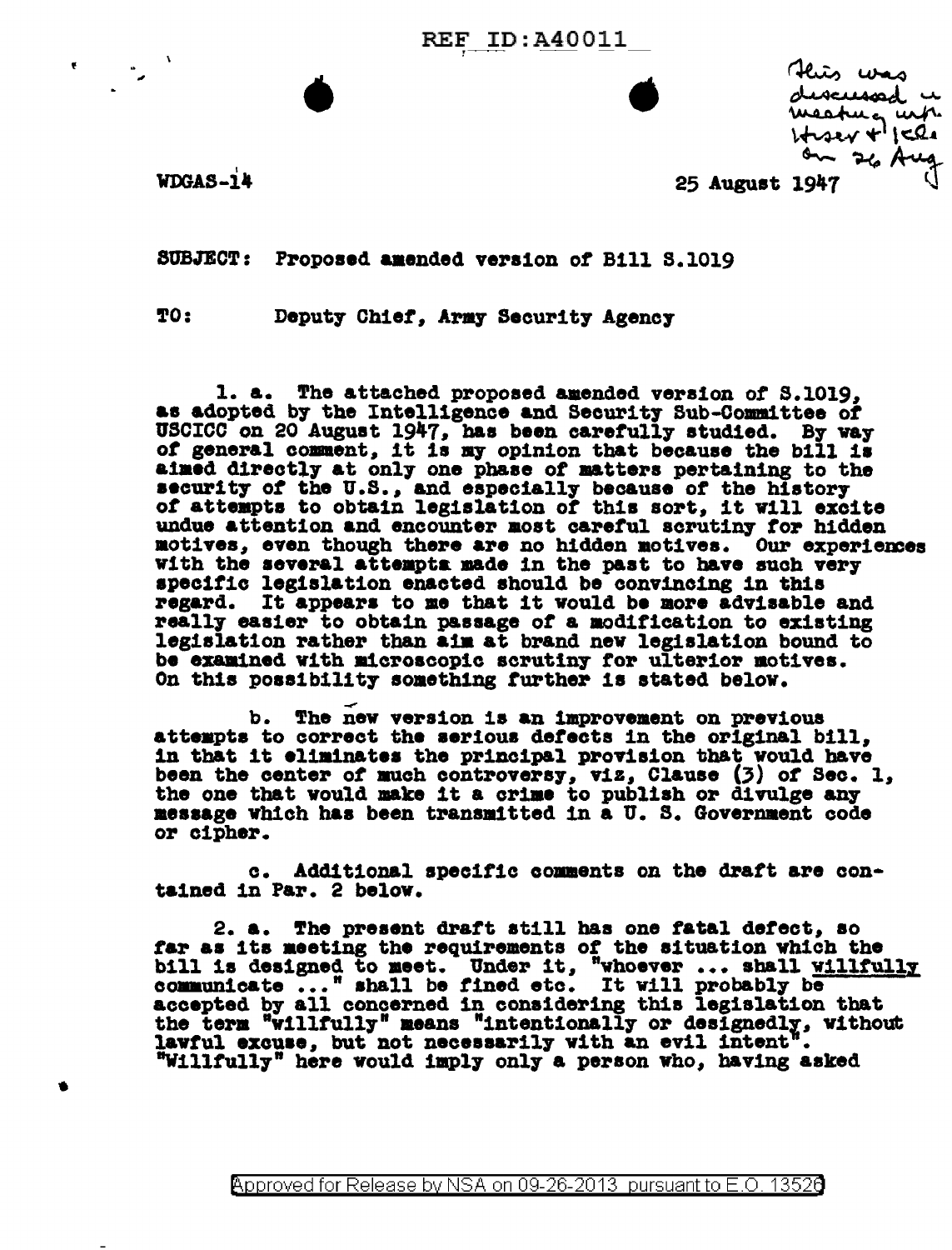$\mathbf{I}$ 

## $WDGAS-14$  (25 August 47)

 $\bullet$ 

permission to divulge or publish classified information and having been denied such permission, then proceeds to divulge or publish the information could be indicted for his willful disregard of the prohibition. It is not that sort of violation of security that has caused us more difficulties. Recent cases of leakage of classified information have come largely from mere loose talk or thoughtless action. without any willful attempt to circumvent an official prohibition. The word "willfully" should therefore be deleted.

b. On the other hand, this version, unlike S.1019, provides no procedure or means for authorizing the publication of any classified cryptologic information when this might be advisable. Thus under a strict interpretation it would be a violation for the armed services to publish documents containing classified information regarding the cryptographic or cryptanalytic activities of the services, for instructional or other purposes. The failure to provide some procedure or means of this sort should be corrected and a new Sec. 6 is proposed  $(see Inclosure 2).$ 

The bill will very probably meet with strenuous  $c_{\bullet}$ objection from the representatives of the press. It reads:<br>"Whoever having obtained ... knowledge of ... (3) any classified information concerning the communication intelligence activities of ... any foreign government; or (4) any classified information obtained from the communications of the United States or any foreign government by the processes of communication intelligence, shall willfully ... communicate ... or publish any<br>such classified information shall be ... etc." This means that if an American newspaperman should obtain such information in some foreign country, he could not without expectation of serious punishment, send it to his home office in this country, nor could the editor at this home office publish it without similar expectation; the same goes for radio news, commentators, and net works. Considering how carefully the press examines any measure which even remotely might infringe upon its right to print what information it obtains, no matter how that information has been obtained, this part of the proposed bill will be a controversial issue. Unfortunately, I can recommend no change to eliminate this defect without a complete redrafting.

d. The definition, in Sec. 6, of the phrase "a person not authorized to receive such information" is probably too restrictive to be acceptable. It would means, for instance,

2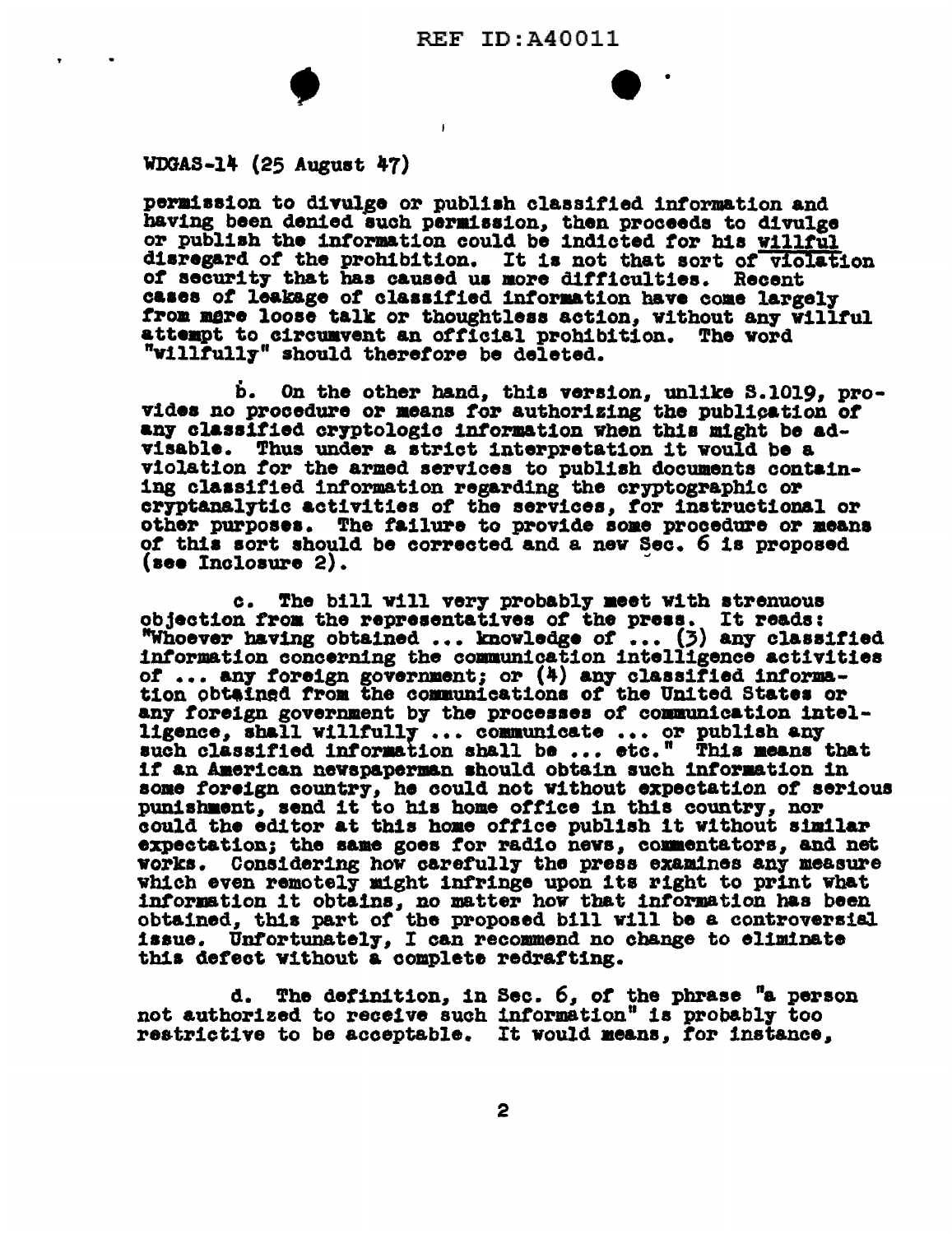## WDGAS-14 (25 August 1947)

that the Secretary of the Treasury could not, without violating the law, disclose to the Secretary of State some classified information concerning a cryptographic system used by one of the agencies or bureaus in the Treasury Department, for example, the Bureau of Internal Revenue or the Bureau of Customs; vice versa, the Secretary of State could not disclose similar information to the Secretary of the Treasury. Nor could any foreign service officer in our diplomatic service, having obtained some information concerning the communication intelligence activities of some foreign government, disclose this information to his superiors, even to the Secretary of State him-<br>self, without violating the law. Also, Manerican citizen abroad, who has in some manner or other obtained similar information and wants to communicate it to some U.S. agency where it might be useful or important, would have to make certain that the person to whom he discloses the information is authorized to receive it; he would violate the law if he disclosed it to the Ambassador or to any State Department employee in the Embassy-although presumably he would not violate the law if he disclosed it to the military or naval attaché. Furthermore, as the definition in Sec. 6 now stands, it would appear necessary, in a strict interpretation of the definition, that each and every civil service employee or officer assigned to duty in cryptologic work for the government be given written authority to receive such information, such authority to be signed by the Secretary of War, the Secretary of the Navy, or the Attorney General. This is carrying matters pretty far, it seems to me. It is suggested that Sec. 6 is not necessary and that the defects pointed out could be eliminated by changing the clause "a person not authorized to receive such information, appearing in Sec. 1, to make it read "a person not entitled to receive such information"--this being the wording in the long-standing Espionage Act. The present Sec. 6 can then be deleted.

The proposed bill does not make the "punishment fit  $\bullet$  . the crime." It is clear that the disclosure of some piece of minor bureaucratic scandal not even remotely affecting the safety of the U.S., provided only that the information was<br>classified (even as low as restricted) and obtained by the processes of communication intelligence, would be sufficient violation of the law to bring about the imprisonment of the offender for ten years, as well as his fining up to the sum of \$10,000. It is doubtful if so stringent a proposal would meet with acceptance by the Congress, or avoid the blasts of the press. It is recommended that a graduated scale of sanctions and penalties be incorporated.

 $\overline{3}$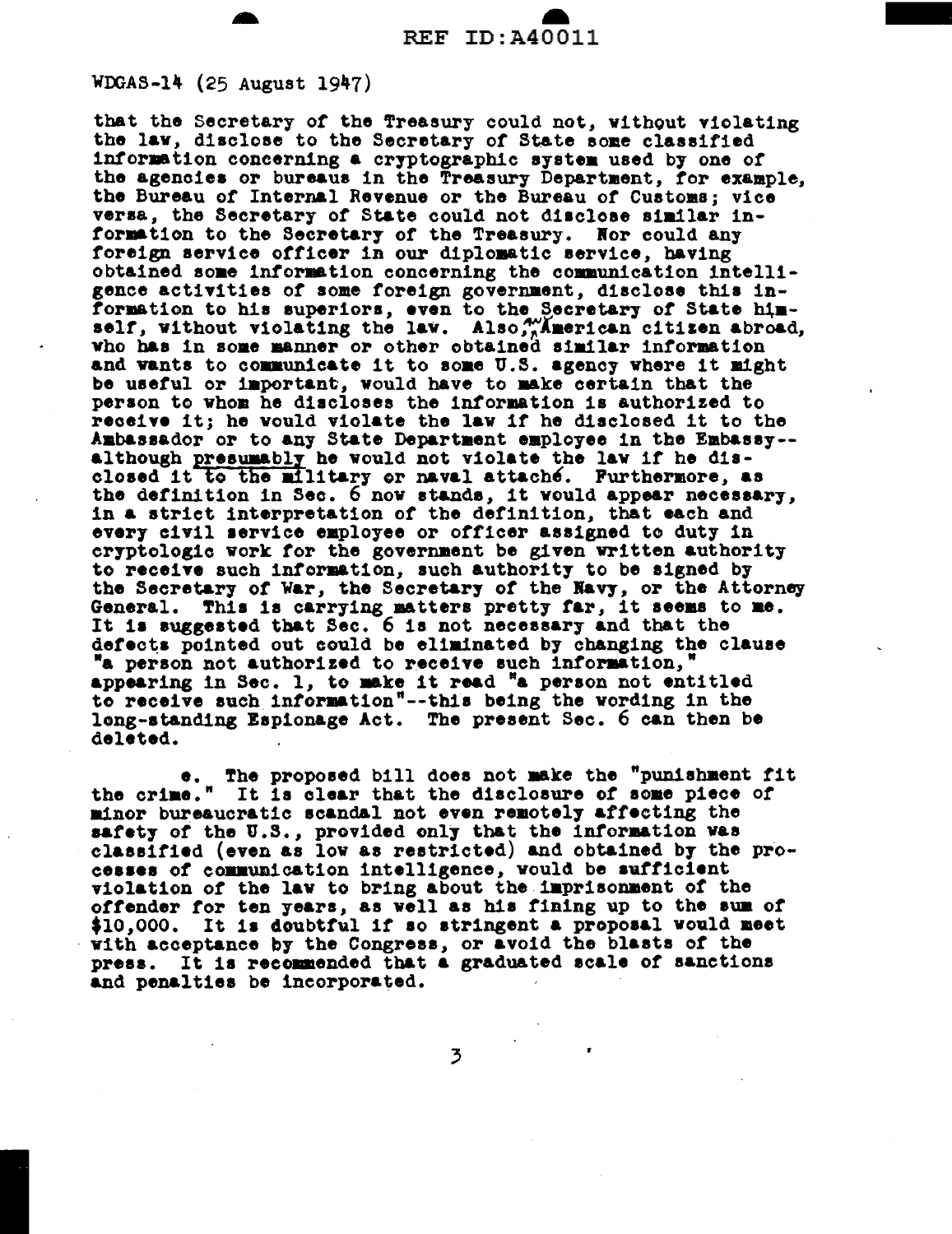## WDGAS-14 (25 August 1947)

f. The proposed bill makes no allowance for the effects of the passage of time. It would, for example, be a violation of the law to publish anything about the codes and ciphers used by the Federal Army in the Civil War or about the solutions of Confederate ciphers by Federal cryptanalysts in the Civil War; on the other hand, it would not be a violation of the law to disclose information about a new cryptographic system in the research or development stage, provided it did not involve a device or apparatus. It is recommended that the word "currently" be inserted in Sec. 1 before the word "classified", so as to insure that declassification would occur from time to time and that no person's safety could be impaired by a spiteful prosecution based upon disclosure of old and obsolete information.

g. There might still be some doubt as to whether or not the law would really prohibit the disclosure of information transmitted in a U.S. code or cipher. Reference is made here to clause (4): "Any classified information obtained from the communications of the United States or any foreign government by the processes of communication intelligence". It is true<br>that the absence of a comma after "United States" probably implies that the qualifying phrase "by the processes of communi-<br>cation intelligence" also applies to "communications of the United States", but someday somebody might raise a question in the premises. If the clause is made to read: "Any classified information obtained from the communications of the United States ... by the processes of communication intelligence" it is obvious that such information would have to come from some foreign country, in which case, it would not be classified information within the scope of the definition given in Sec. 2, which requires that the matter be classified by a United States government agency". I see no point in including in that clause<br>"communications of the United States" at all, and recommend its deletion.

h. The definition of the term "communication intelli-<br>gence (Sec. 5) as a field of endeavor" excludes the "intelligence" itself. This may be satisfactory for the purposes of the bill but is somewhat unusual as a definition.

The definition in Sec. 6, should be changed to read: 1. . "any person who, or agency which, is...". The definition is pretty complex. Its deletion has been recommended above.

j. It is doubtful if the title of the bill should remain as it stands. How can the security of the United States be furthered by preventing disclosures of information concerning

4